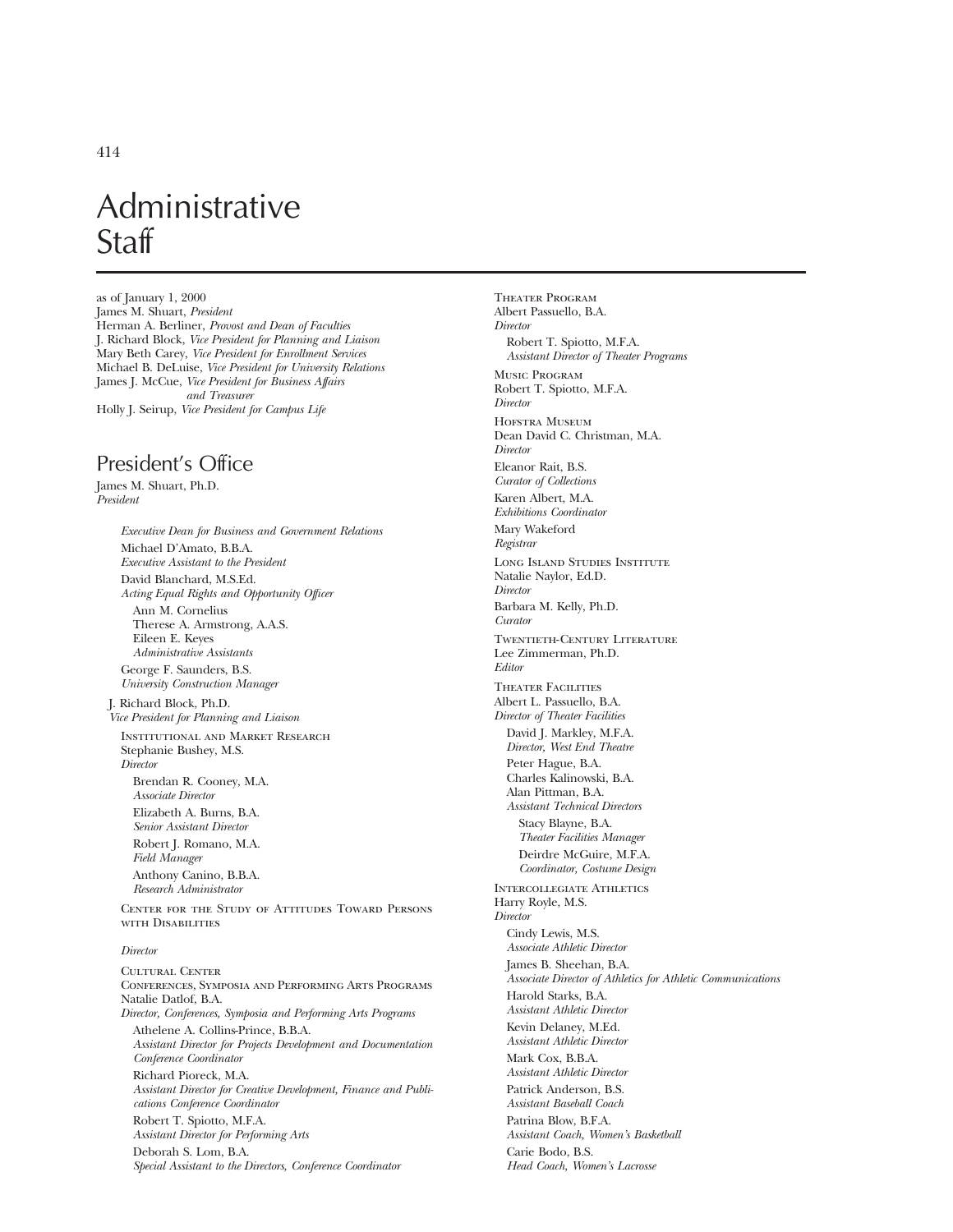415

Dave Brock, B.S. *Assistant Football Coach* Eugene Burroughs, B.A. *Assistant Coach, Men's Basketball* Steven Chmela *Assistant Football Coach* John E. Danowski, M.S. *Head Coach, Men's Lacrosse* Kathy DeAngelis, B.S. *Head Field Hockey Coach* Caryl Drohan, B.A. *Assistant Softball Coach* Ryan Edmundson, B.A. *Assistant Wrestling Coach* Bill Edwards, M.A. *Head Softball Coach* Kyle Flood, B.A. *Assistant Football Coach* Chip Garber *Assistant Football Coach* Joseph Gardi, B.S. *Head Football Coach* \*Sean Garvey, B.A. *Head Golf Coach* \*William Gerdts, B.S. *Head Coach, Men's and Women's Tennis* Tom Graham, M.S. *Head Coach, Men's and Women's Cross Country* Brett Gunning, B.S. *Assistant Coach, Men's Basketball* Monica Holmes, B.A. *Assistant Volleyball Coach* Reginald Jackson, B.A. *Head Baseball Coach* Francine Kalafer, M.S. *Head Volleyball Coach* Ellie Karvoski, B.A. *Assistant Field Hockey Coach* Shelley Klaes, B.S. *Assistant Coach, Women's Lacrosse* \*John Lange, B.A. *Graduate Assistant, Wrestling* \*Eugene Larkin, B.S. *Assistant Coach, Men's Soccer* Christine Lenzi, M.A. *Assistant Trainer* Melissa Marks, M.Ed. *Associate Trainer* Kevin Maxwell *Equipment Manager* \*Robert McIntyre, M.A. *Assistant Football Coach* Terry McLaughlin, B.S. *Graduate Assistant, Athletic Training* Richard Nuttall, B.S. *Head Coach, Men's Soccer* Thomas Pecora, B.S. *Associate Coach, Men's Basketball* Dan Quinn, B.S. *Assistant Football Coach* Simon Riddiough, B.S. *Assistant Coach, Women's Soccer* Elaine Roque, M.A. *Assistant Volleyball Coach*

JoAnne Russell, B.A. *Head Coach, Women's Soccer* Tom Ryan, B.S. *Head Wrestling Coach* Leslie Schlegel-Danowski, B.A. *Head Coach, Women's Basketball* Rob Spence, M.S. *Assistant Football Coach* Briton Stone *Assistant Manager, Men's Equipment* \*Bill Stonecypher, B.S. *Assistant Football Coach* Kathy Theiling, B.S. *Women's Equipment Manager* \*Seth Tierney, B.S. *Assistant Coach, Men's Lacrosse* \*Isabella Totino, M.S. *Assistant Softball Coach* Steven Tozer, B.S. *Graduate Assistant, Athletic Training* David Walsh *Assistant Manager, Men's Equipment* Kelley Watts, B.S. *Assistant Coach, Women's Basketball* Bill Wilson, B.A. *Assistant Coach, Men's Lacrosse* Joseph Woods, B.A. *Assistant Football Coach* Jerold T. Wright, B.A. *Head Coach, Men's Basketball* Frederick G. Zappala, M.S. *Head Athletic Trainer*

## Provost's Office

Herman A. Berliner, Ph.D. *Provost and Dean of Faculties Lawrence Herbert Distinguished Professor* Tina Morris *Administrative Assistant to the Provost and Dean of Faculties and Office Manager* Sylvia J. Giallombardo, Ph.D. *Associate Provost and Associate Dean of Faculties* David G. Blanchard, M.S.Ed. *Senior Assistant Provost for University Advisement; Acting University Equal Rights and Opportunity Officer* Kimberly Orlic, B.A. *Administrative Assistant to the Associate Provost and Associate Dean of Faculties* Susan S. Lukesh, Ph.D. *Associate Provost for Planning and Budget* Suzanne Ng Tang, M.B.A. *Assistant Provost and Coordinator of Provost's Systems* Eugene Ingoglia, M.S. *Associate Provost for Information Systems; Director of University Computing Facilities* Howard E. Negrin, Ph.D. *Associate Provost for Grants and Research Administration* Sofia Kakoulidis, M.B.A. *Assistant Provost for Grants and Research Administration* Cynthia Diaz Wilson, Esq. *Assistant Provost and Executive Director of NOAH*

<sup>\*</sup>part time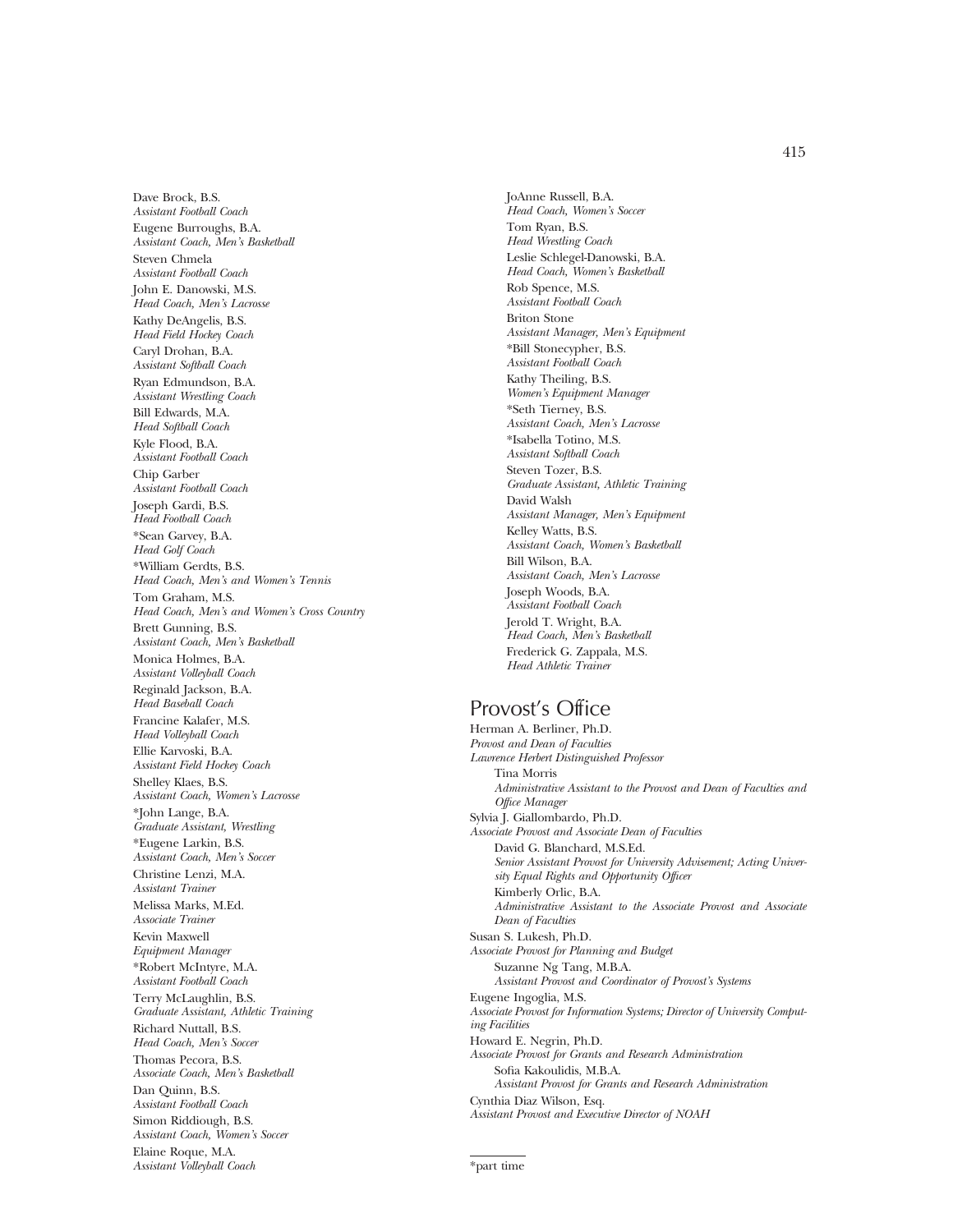CENTER FOR UNIVERSITY ADVISEMENT David G. Blanchard, M.S.Ed. *Senior Assistant Provost for University Advisement* Karin J. Spencer, Ph.D. *Associate Dean and Director of Advisement; Director of PHED* Matthew L. Hickling, M.S.Ed. *Senior Assistant Dean of Advisement* Ellen C. DaVolio, M.S.Ed. *Senior Assistant Dean of Advisement; Director of the Office of Part-time Studies* Erich Berendt, M.B.A. April Fitzpatrick, B.S. Jill Glatter, M.S. Marilyn Heyward, M.S.Ed. Ginelle John, M.A. Stephanie Kletter, B.S. Arlene Yurukov, B.A. *Assistant Deans of Advisement* Mindy Forman, M.S.Ed. *Part-time Adviser* Cheryl Donald, B.A. *Assistant Dean and Director of the University Tutorial Program* Gordon Guastella, B.S. *Academic Counselor* UNIVERSITY COMPUTING FACILITIES Eugene Ingoglia, M.S. *Associate Provost for Information Systems* Faculty Computing Support for Research and In-**STRUCTION** Anneliese Payne, Ph.D. *Acting Associate Dean* Harry Baya, M.S. *Academic Computing Service Coordinator for Computer Laboratory Services* Barry Germond *Academic Computing Service Coordinator for Multimedia Services* David A. Klein, Ph.D. *Senior Academic Computing Service Coordinator of Networking Services* Sherry M. Ross, M.B.A. *Senior Academic Computing Service Coordinator of Faculty/ Student Outreach and Support* Adam Scinto *Academic Computing Technical Coordinator* Julianne Sullivan, B.B.A. *Academic Computing Service Coordinator for Training and Documentation* Administrative Information Systems Linda J. Nelson, M.B.A. *Senior Assistant Provost for Information Systems* Peter DiFiore, M.S. *Systems Database Administrator* Management System Design Martin Gross, M.A. Linda Ilovic, A.A.S. *Project Leaders* Brian Collins, B.A. Maria Cudabec, B.S. William Jerold, A.A.S. Mohammad Joudah, A.A.S. Susan Klugman, M.S. Rosane Mordt Penny Piro, B.S. Richard Reilly, B.S. Thomas Wagner *Analysts/Programmers*

Operations Control Eric Beckler *Production Control Supervisor* Stuart Reisman, B.A. *Operations Supervisor* Learning and Information Technology Lanny R. Udey, Ph.D. *Associate Dean* Brian Ferris *WEB Technical Coordinator* Phil Lipsky, B.S. *WEB Design Coordinator* Network and Systems Services Daniel Yu, B.S. *Systems Manager* Joseph Compagno, B.A. *Systems Administrator* Christina Scalise, B.S. *Deputy Manager, Technological Services* Jeffrey Colasacco Steve Greenwald, B.B.A. Robert Grella, B.B.A. Raymond McClure, B.B.A. Joe Pascale, B.S. Anthony Reggi, B.A. *Network and Systems Support Specialists* Student Computing Support James R. Shuart *Manager of Student Computing Support Services* William McGuirk, B.A. *Assistant Manager of Residence Hall Computing* Telecommunications and Technological Services Matthew Fuoco, B.S. *Manager, Telecommunications* Paige Sicari, B.A. *Assistant Manager, Telecommunications* Henry Meyer, B.A. Robert Trusheim, A.A.S. *Telecommunications Specialists* Joseph Dalto *Technician* Technological Services Christina Scalise, B.S. *Deputy Manager* Andrew Reina, A.A.S. George Raab Gregory Russell, B.S. Peter Trimarchi Vinh Trinh, B.S. *End User Support Specialists* Help Desk Laura Clark *Manager* Asmar Akman Paul Capuano Kenny Lo, B.S. Ceasar Trinadad Brian O'Toole *Business Development Center/Business Technical Coordinator* NEW OPPORTUNITIES AT HOFSTRA (NOAH) Cynthia Diaz-Wilson, J.D. *Assistant Provost; Executive Director of the NOAH Program* William E. Bland, M.A. *Senior Assistant Dean*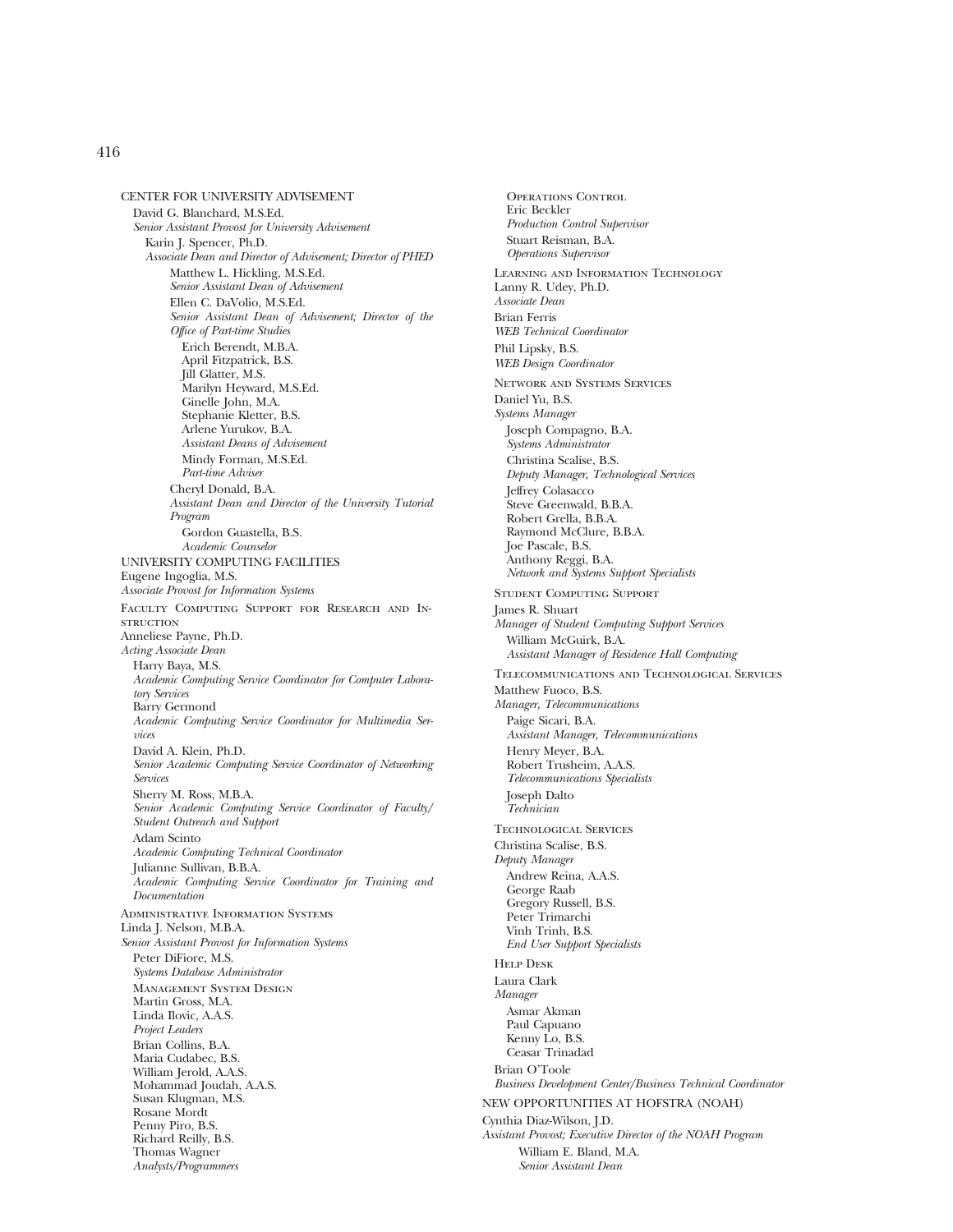Cecilia Cardenas, B.A. *Senior Assistant Dean* Shawneece Bailey, B.A. Donel Dinkins, B.A. *Assistant Deans* \*Julius E. Brown, M.A. *Computer Facilitator* Angela Estrada, M.S. *Director of Developmental Studies* \*Eleanora Spratt, Ed.D. *Reading Specialist* \*Rhetta Ivy Bell, M.S. *Developmental Mathematics Instructor* Betty M. Andrews-Tobias, M.S. *Developmental English Instructor* \*Sabir Manteen, J.D. *Freshman Orientation Instructor* \*Heather Parker, Ph.D. *Social Science Instructor* SALTZMAN COMMUNITY SERVICES CENTER Greta M. Rainsford, M.D. *Executive Director* Clinical Services Marriage and Family Therapy Clinic Joan D. Atwood, Ph.D. *Director* Psychological Evaluation, Research, and Counseling **CLINIC** Joseph R. Scardapane, Ph.D. *Director* Student and Career Counseling Services John C. Guthman, Ph.D. *Director* Reading/Writing Learning Institute Alan D. Flurkey, Ph.D. *Director* Speech-Language-Hearing Institute Francis Scheffler, M.S. *Director* DIANE LINDNER-GOLDBERG CHILD CARE INSTITUTE Donna Tudda, M.A., E.C.E. *Director* PRIOR LEARNING/CREDIT BY EXAMINATION Prior Learning Coordinator: \*Barbara Bohannon, Ph.D. Credit by Examination Coordinator: \*Barry N. Nass, Ph.D. UNIVERSITY HONORS PROGRAM \*Meena Bose, Ph.D. *Acting Diretor* BUSINESS DEVELOPMENT CENTER Richard T. Bennett, M.S.Ed. *Director of the Business Development Center* Laurie Harvey, M.B.A. *Associate Dean of the Business Development Center* Bernard Schoen, B.B.A. Mary Beth Jacovides, B.A. *Assistant Directors* \*Stuart L. Bass, J.D. *Director of the Family Business Forum*

COLLEGE OF LIBERAL ARTS AND SCIENCES Bernard J. Firestone, Ph.D. *Dean*

Barbara Bohannon, Ph.D. Jeanne Fuchs, Ph.D. Barry N. Nass, Ph.D. *Associate Deans* Helene Morris *Administrative Assistant to the Dean of the College of Liberal Arts and Sciences* Animal Laboratory Dennis M. Burke, M.B.A. *Director* Biology Laboratories Dennis M. Burke, M.B.A. *Director* Chemistry Laboratories Christine A. Anderson, M.S. *Manager* Language Laboratory Mustapha Masrour, M.Ed. *Director* Center for the Study of Labor and Democracy Gregory DeFreitas, Ph.D. *Director* Engineering Department John LeGault *Laboratory Supervisor* English Language Program George L. Greaney, Ph.D. *Director* Psychological Evaluation, Research, and Counseling **CLINIC** Joseph R. Scardapane, Ph.D. *Director* Speech-Language-Hearing Institute Francis L. Scheffler, M.S. *Director* Lori Katz Amon, M.A. Nancy Mascia, M.A. Heather Timmons, M.A. *Clinicians Clinical Supervisors:* \*Lynette Abruzzo, M.A. \*Jacquelyn Chaly, M.A. \*Margaret Costello, M.A. \*Barbara Lederer, M.A. \*Nancy Lufrano, M.A. \*John Mascia, M.A. \*Linda Orgel, M.A. LIBRARY Daniel R. Rubey, Ph.D. *Dean of Library and Information Services* Rosemary Burgos, M.S.I.S. *Access Services Coordinator* Elena Cevallos, Ph.D. *Interim Assistant Dean; Chairperson of Reference* Emerita M. Cuesta, M.L.S. *Assistant Dean of Library Services* David Dapogny, M.F.A. *Director of Media Services* Melanie Freese, M.L.S.; M.A. *Assistant Dean; Chairperson of Technical Services*

<sup>\*</sup>part time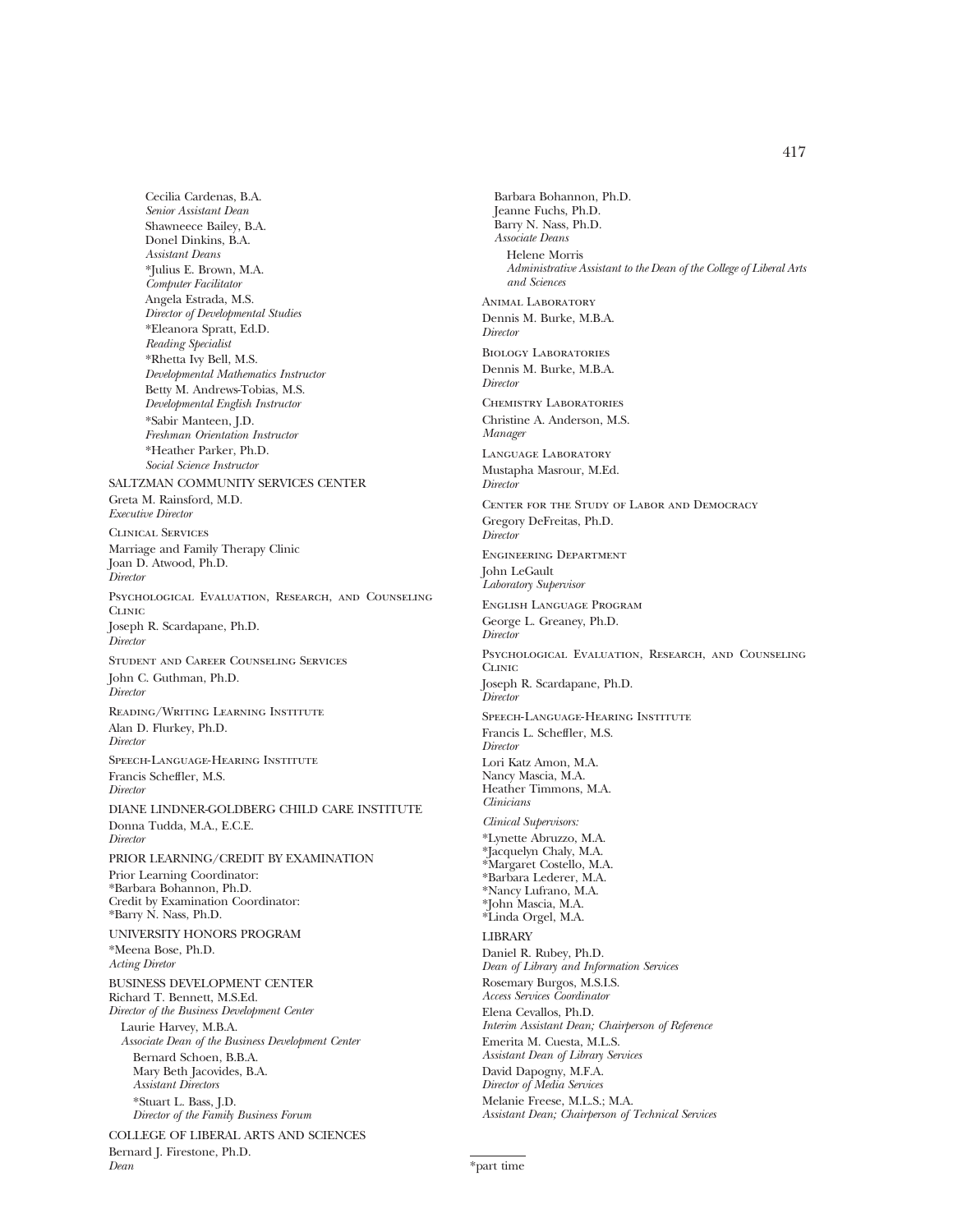Howard Graves, M.L.S.; M.A. *Senior Assistant Dean of Library Systems and Technology* Barbara M. Kelly, Ph.D. *Director, Special Collections* Carol Sasso *Manager of the Office of the Dean of Library Services* Geri Solomon, M.A. *University Archivist/Conservator* NEW COLLEGE David C. Christman, M.A. *Dean* Jessica Anderson, M.A. *Senior Administrative Associate and University Without Walls Administrator* Diana Ben-Merre, Ph.D. *Coordinator, B.A. Writing Program* Heidi Contreras, M.S. *Senior Assistant Dean and Master of Arts Program Administrator* Jeffrey Romano, B.A. *Director, New College Theater* Rene Giminiani-Caputo, B.A. *Senior Administrative Associate* ZARB SCHOOL OF BUSINESS Ralph S. Polimeni, Ph.D. *Dean; Chaykin Endowed Chair in Accounting* Robert E. Brockway, B.S. *Special Assistant to the Dean* Anil Mathur, Ph.D. *Associate Dean for Faculty Development* Susan M. McTiernan, M.S. in Ed. *Associate Dean for Graduate Programs* Patricia E. Green, M.B.A., P.D. *Senior Assistant Dean for Undergraduate Programs* Rose Anne Manfredi, M.A. *Senior Assistant Dean for Administration, Curriculum and Personnel* Barry Berman, Ph.D. *Academic Director of the E.M.B.A. Program* John F. Affisco, Ph.D *Director of Instructional Technology Integration* Nicole T. Bryan, M.B.A. *Assistant Director of Graduate Programs* Lisa Welch, B.A. *Assistant Director of Graduate Programs* Kyle Cura, M.B.A. *Computer Facilitator* SCHOOL OF COMMUNICATION Jerome H. Delamater, Ph.D. *Interim Dean* Carol J. Drummer, M.S. *Assistant Dean* Sybil Mimy-Edouard, M.S. in Ed. *Assistant Dean* Laurie Felix, A.A.S. *Administrative Assistant to the Dean of the School of Communication* Timothy R. Fehmel, M.B.A. *Facilities Manager* Randal K. Hillebrand, B.S. *Training Coordinator*

Bruce Avery, M.A. *General Manager, WRHU* Michelle Lisi, M.S.

*Operations/Programming Coordinator, WRHU*

Leonard Thon, B.F.A. *Producer/Director, Hofstra Video Productions* Brian Potts, B.A. *Production Assistant, HVP* Stephen B. Darnaud, B.S. John P. Kopp, B.S. Joseph J. Valerio, B.S. *Video Engineers* Billy Gregoriadis *Equipment Manager* SCHOOL OF EDUCATION AND ALLIED HUMAN SERVICES James R. Johnson, Ph.D. *Dean* Penelope J. Haile, Ph.D. *Associate Dean* Jane Goldman, M.S. in Ed. *Assistant Dean of External Relations and Director of Field Services* Karleen Edwards, M.A. *Advisement Administrator and Certification Officer* Marguerite Rhodes, M.A. *Special Consultant for Field Services and Minority Affairs* Diane Lindner-Goldberg Child Care Institute Donna Tudda, M.S. *Director* Reading/Writing Learning Institute Alan D. Flurkey, Ph.D. *Director* Upward Bound Sunday Coward, M.S. in Ed. *Director* \*Leroy Franklin, M.A. *Assistant Director* S.T.E.P. Deanna Hunter, M.S. *Director* Liberty Partnership Program Ruth Redlener, B.A. *Director* SCHOOL OF LAW Stuart Rabinowitz, J.D. *Dean; Andrew M. Boas and Mark L. Claster Distinguished Professor of Civil Procedure* Norman I. Silber, J.D. *Vice Dean* Judith F. Anspach, M.L.S., J.D. *Director of the Law Library* Connie S. Lenz, M.L.I.S., J.D. *Assistant Director of the Law Library* Caroline Levy, J.D. *Senior Assistant Dean for Career Services* Barbara T. Pace, J.D. *Senior Assistant Dean for Student Affairs* Amy Engle, M.B.A. *Senior Assistant Dean of Admissions* Nancy E. Modell, M.S. *Assistant Dean for Financial Aid* Rebecca Kate-White, J.D. *Director, Public Sector Career Planning* Barbara Birch *Director of Law Alumni Affairs and Special Events* Gary P. Moore, B.S. *Director, Information Systems* Diane Schwartzberg *Director of Career Services*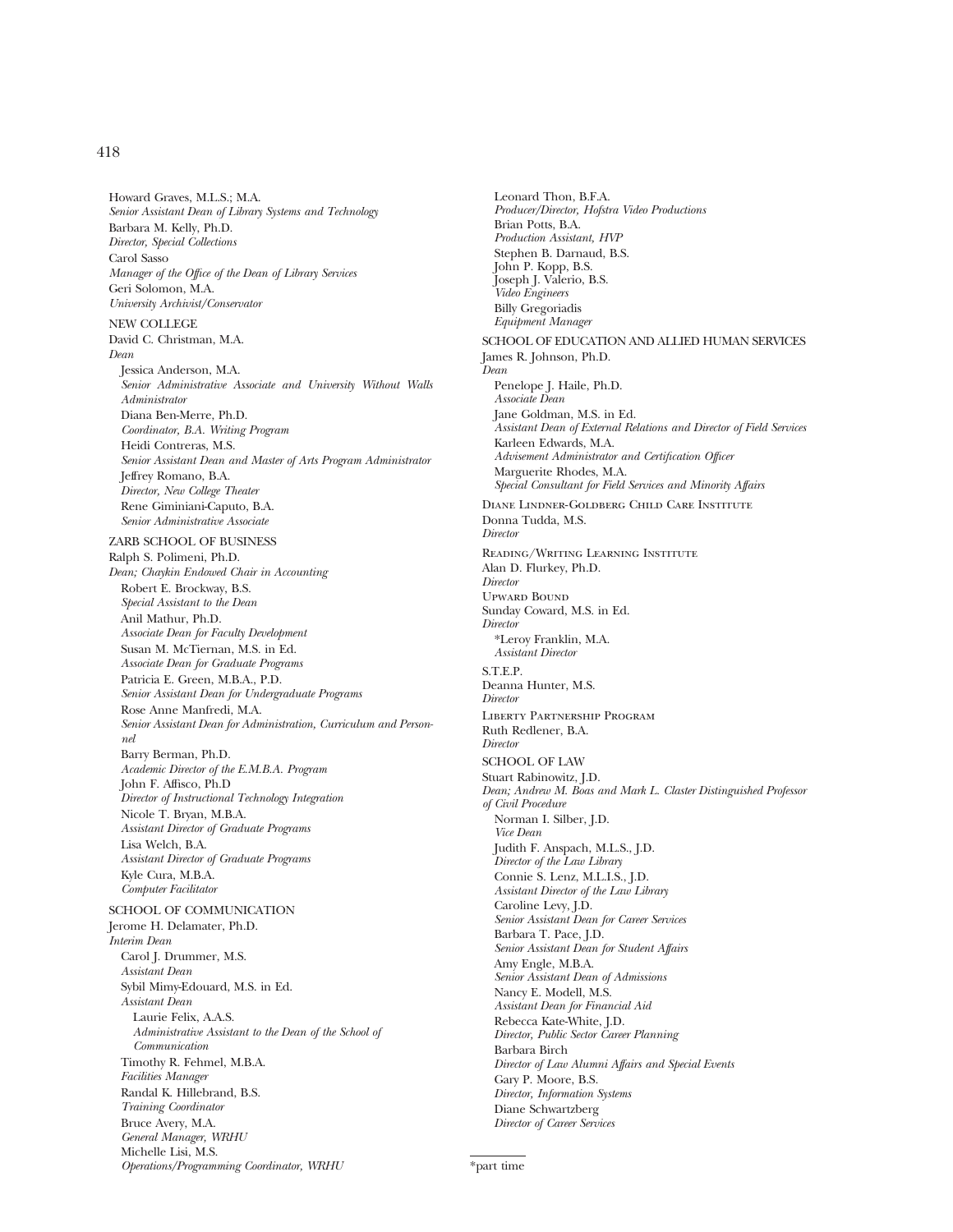Timothy B. Rountree, J.D. *Supervising Attorney, Community Legal Assistance Corp.* Carol A. Turowski, J.D. *Supervising Attorney, Community Legal Assistance Corp.* Marjorie M. Daniels, M.B.A. *Registrar* Marie Leuci *Administrative Assistant* Lilli Weinger, M.S. *Director of the Law School Capital Campaign* Yvonne V. Atkinson *Paralegal and Office Manager, Community Legal Assistance Corp.* C. Peter Chao, M.L.S. *Catalog Librarian* Melissa A. Huych, M.L.I.S., J.D. *Electronic Services Librarian* Patricia Kasting, M.L.S., J.D. *Reference Librarian* Rou Chia Pearl Lin, M.L.S. *Acquisitions Librarian* Linda Russo, M.L.S. *Head of Technical Services* SCHOOL FOR UNIVERSITY STUDIES David C. Christman, M.A. *Dean* Samantha Quattrucci, M.A. *Assistant Dean* Ignacio L. Götz, Ph.D. *Director, Freshman Division and Program for Academic Learning Skills (PALS)* Linda De Motta, M.S. *Assistant to the Director, Program for Academic Leaning Skills (PALS)* Douglas R. Friedlander, Ph.D. *Coordinator of the Writing Program* Joseph Paretta, M.A. *Teaching Administrator, Transfer Division and Degree Division*

UNIVERSITY COLLEGE FOR CONTINUING EDUCATION Deanna G. Chitayat, Ph.D. *Dean*

*Associate Dean* Rosann Kelly, M.S. *Associate Dean for Systems and Budgets* Seymour Lebenger, Ph.D. *Assistant Dean for Special Projects* Debra J. Collins, B.A. *Director of Marketing* Valerie Conigliaro, B.A. *Director, Information Systems* Division of Professional Development

Kenneth Henwood, Ph.D. *Director, Allied Health Programs* Colleen Slattery, M.S. *Director, Center for Business Studies* Ury Krotinsky, M.A. *Director, Computer Studies* Stacy Fellman, M.A. *Special Projects Coordinator* Lisa McCluskey, J.D. *Director, Legal Studies: Paralegal and Legal Nurse Consulting* Nancy G. Bard, B.A. *Director of Admissions* Robyn Solomon, B.B.A. *Assistant Director of Admissions*

Brigid H. Gahagan, B.S. *Student Services Coordinator* Division of Continuing Education Kenneth Henwood, Ph.D. *Director, Liberal Arts Studies* Judith H. Reed, B.M.E. *Associate Director* Janice Sawyer, Ed.D. *Director, Professionals and Executives in Retirement* Judith Reed, B.M.E. *Coordinator, Text Review Programs* Division of Youth Programs Seymour Lebenger, P.D. *Assistant Dean for Special Projects* Janice Sawyer, Ed.D.

## Vice President for Campus Life

*Director, Saturday Classes for Young People*

Holly J. Seirup, Ed.D. *Vice President* Patricia A. Brady *Administrative Assistant to the Vice President for Campus Life* Denise A. Kouril *Director of Campus Life Operations* Michael D. Ogazon *Assistant Director of Campus Life Operations* Rosemary Lenahan *Administrative Assistant to the Director of Campus Life Operations* Sales, Marketing, and Promotion

Vivian Passuello *Coordinator of Sales and Marketing for Campus Life*

Conference Services Christopher Adams, M.S. Ed. *Director of Conference Services*

Jeanne Werner, B.A. *Assistant Director for Special Events*

**SCHEDULING** Kathleen S. Dwyer, B.S. *Director of Scheduling* Jennifer Fitzpatrick, M.A. *Conference Coordinator*

Media Service-Special Events Travis Rogers, B.S. *Managing Supervisor*

Planning and Budget Christopher Westby, M.B.A. *Director of Campus Life Planning and Budget*

Design and Construction George Saunders, B.S. *Director of Campus Planning, Design and Construction*

Dean of Students Robert L. Crowley, M.S. in Ed. *Executive Dean of Student Services and Dean of Students* Johanna Ceccarini *Administrative Assistant to the Executive Dean of Student Services and Dean of Students*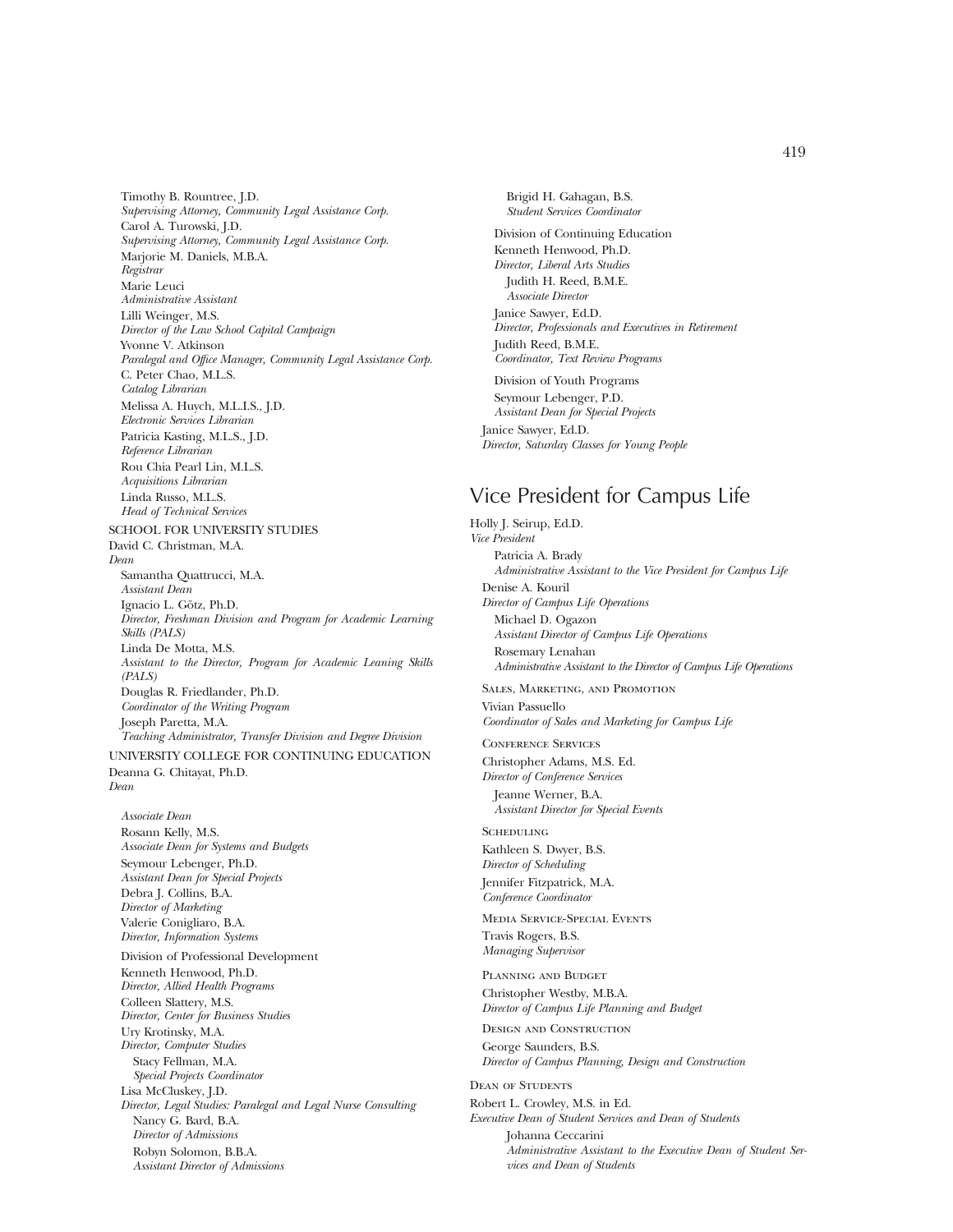Lynda J. O'Malley, M.B.A. *Associate Dean of Students* Denise O'Neill, M.A. *Assistant Dean* STUDENT ACTIVITIES Anita Ellis, M.S. *Director of Student Activities* Tara McCarthy, B.A. *Associate Director of Student Activities* Melissa DeNiro, B.A. *Assistant Director of Student Activities* Recreation and Intramurals Patricia Montagano, M.S. in Ed. *Senior Assistant Dean of Students and Director of Recreation and Intramurals* International Students Ann-Margaret J. Nastasi, B.A. *Director of International Students* Jennifer A. Marsalis, M.S. *Assistant Director of International Students* Residential Life Cheryl Betz, M.Ed. *Director* Susan Dershowitz, M.A. *Senior Associate Director* Scott Singhel, M.A. *Associate Director* Jean Anne Smith *Housing Services Coordinator* Dolores Hancock *Assistant to the Director* Carolyn Doxey, M.S. Leah Lavalle, B.A. Maryanne Pavlick, M.A. Catherine-Mary Vierling, M.A. *Complex Directors* Office of Freshman Advancement Gina-Lyn Crance, M.A. *Associate Dean and Director of Freshman Support Services* Jennifer Boscarino, M.S. in Ed. *Assistant Dean* Office of Spirit Support Edward A. Lynch, M.S. *Assistant Dean of Students* Wellness Center Marie A. Hanaché, M.D. *University Health Officer* Maureen Houck, R.N., M.S., F.N.P. *Director of the Wellness Center* Facilities Management and Operations SPORT FACILITIES Larry Bloom, M.S. in Ed. *Director of Sport Facilities* Anne Combes-Baller, M.S. in Ed. *Associate Director* Karen Radics, B.A. *Assistant Director* Human Resources

*Compensation Manager* Terence Keach, B.A. *Pension Administrator* Carrie Gibbons *Human Resources Coordinator* Ronald Ateshian, M.S. *Training and Development Coordinator* Medical Benefits Office Concetta Amalfitano *Benefits Manager* Student Employment Services Adrianne Sachs, M.S. *Associate Director of Human Resources and Director of Student Employment* Roberta Frisch, M.A. *Assistant Director of Student Employment* PUBLIC SAFETY Edward N. Bracht, M.S. in Ed. *Director of Public Safety* Nancy Vannata *Administrative Assistant* Dennis James *Assistant Director of Residential Operations* Charles Forrest, A.S. *Associate Director of Public Safety* Frederick S. Emery, B.A. *Director of HofstraCard Services* John O'Malley *Assistant Director of Patrol and Investigation* University Technical Services Edward Scanlan *Director* Remo Addabbo *Electronic Maintenance Engineer* Tom Vogel Victoriano Lazo, B.S. *Electronic Technical Engineers* Physical Plant Department Richard Drury *Director* Michael King *Associate Director* Andrew Hrynyshyn, B.S. *Technical Assistant* Thomas Andreadis *Assistant Director for Trade Skills* Richard Leddy, M.B.A. *Assistant Director for Central Utilities Plant* Teresa Greis, M.S. *Energy Control Manager* Frank McCluskey, B.B.A. *Director of Environmental Safety* Kenneth Tyler, B.S. *Associate Director* John A. Skura *Director of Warehousing and Supply Services* Fred Soviero, A.A.S. *Director of Grounds and Landscaping*

Lillian Colella, B.A. *Associate Director* Tecla Curcio, M.A.

*Director of Human Resources*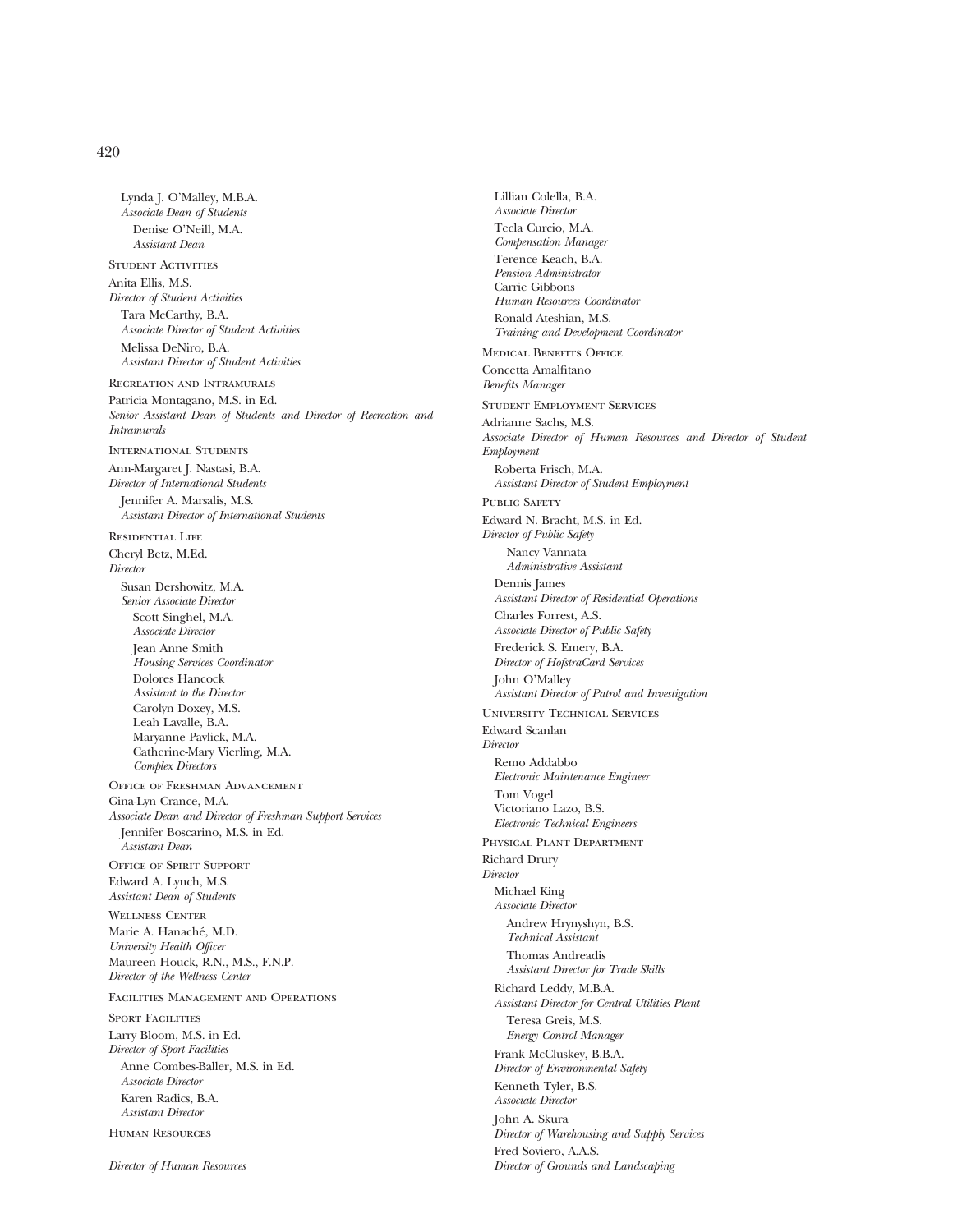Patrice Dimino, A.A.S., B.F.A. *Landscape Designer/Assistant Curator* Michael S. Goldberg, B.S.

*Manager for Information Systems for Operations and Campus Life*

## Vice President for Enrollment Services

Mary Beth Carey, B.A. *Vice President* Barbara B. Probeyahn, B.S. *Administrative Assistant* ADMISSIONS Matthew Whelan, M.A. *Executive Dean of Enrollment Services* Ulric Haynes, Jr., J.D. *Executive Dean for University International Relations* David M. Flynn, M.A. *Dean of External Affairs for Enrollment Services* Jane M. LaRocco, B.A. *Associate Dean of Admissions* Patricia Cunningham, B.A. *Associate Dean of Graduate and Part-Time Admissions* Walter Ebe, B.A. *Associate Dean/Director of Recruitment and Admissions Marketing* Danielle DiOrio, B.A. Patrick J. Holton, B.A. *Senior Assistant Deans* Dean E. Bennett, B.B.A. Robert Fitzgerald, M.S. Elizabeth Lops Leonard C. Marino, P.D. Thomas Martin, M.S. James McCabe, B.A. Andrea Nadler, B.A. *Assistant Deans* William DePeppe, M.A. *Area Representative* Elaine M. Pierce *Admissions Staff Coordinator* Linda Johnson, B.A. *Assistant Director of Information Systems and Research* Jane Hamablet *Transfer Credit Evaluator* Kay Prainto *Assistant Director of Financial Aid for Enrollment Services* Academic Records Gertrude Cucciniello, M.A. *Dean of Administrative Services* Mark V. Davis, B.A. *Executive Director of Information Systems* Christine Seely, M.S.Ed. *Associate Director* Maria Voege, B.A. *Assistant Director* Financial Aid Donna Miranda, B.S. *Technical Director of Financial Aid* Cathy Penn, B.A. *Senior Associate Director of Financial Aid* Rosemary Ferrucci, B.A. *Associate Director of Financial Aid* Melissa Cheese-Logan, M.S. *Assistant Dean for Enrollment Services Administration/Financial Aid*

Lisa Inman, A.B. *Resource Center Coordinator* Rhonda Brown, B.B.A. Jasmine Melendez, M.A. Shana Schwartz, B.A. Melinda Shoy-Clarke, B.A. *Financial Aid Administrators* Noelle Hylton *Computer Specialist of Information Systems* STUDENT ACCOUNTS Pat L. Lettini, M.B.A., C.M.A. *Director of Student Accounts* Gloria Daniell, B.A. Brian Kaspar, M.B.A. *Associate Directors* Joan Awai, M.S. in Ed. *Senior Assistant Director and Repayment Manager* Tony Anne Nagin, B.A. Margaret Steinhauer, B.B.A. *Assistant Directors of Student Accounts*

### Alumni Development Office

Michael A. D'Amato, B.B.A. *Executive Director for Development* Janet Sheridan, B.A. *Administrative Assistant* George Richardson, M.B.A. *Director of Planned Giving and Director of the Annual Fund* Jennifer C. Amodeo, M.Ed. *Assistant Director of the Annual Fund* Eve Glasser, B.A. *Director, Friends of the Hofstra Arboretum* Linda E. Mondello, B.S. *Director of Education Resources* Denise J. Bedeian, B.S. *Director of Development* Traci Fonville, B.A. *Administrator Assistant* Jamison Skala, B.B.A. *Development Associate* Carmen Secada *Special Events Coordinator* Gabrielle A. McCartin *Director of Development Accounts* Kurt Becker, M.S.Ed. *Director of Alumni Development Systems* Margaret A. Shields, B.S. *Executive Director of Alumni Relations* Michael D'Antonio, B.A. *Administrative Coordinator* James W. Cusack, M.B.A. *Director of Alumni Relations* Jeffrey Minihane, B.A. *Assistant Director of Alumni Relations* Amy Buhler, B.B.A. *Coordinator of Alumni Activities* Gwendolyn Wade, A.A.S. *Administrative Assistant* Tara M. Vassallo, B.A. *Director of Alumni Programs* Marvin E. Reed, Ph.D. *Director of the Career Center* Lisa J. Goldrick, B.B.A. *Associate Director, Career Center*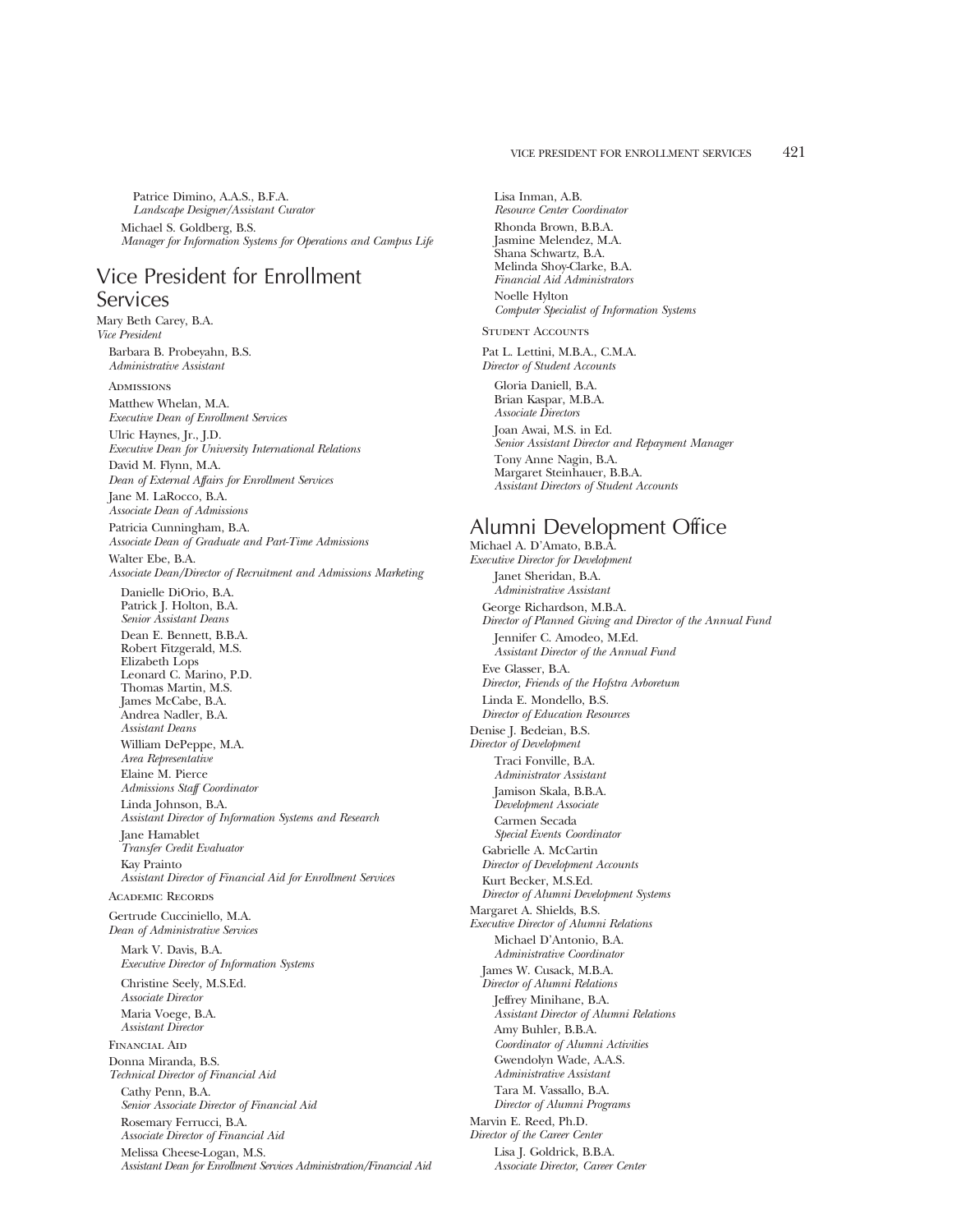Barbara Church-Kattan, M.S.Ed. *Associate Director, M.B.A. Career Services* Elizabeth Cahill, B.A. Jennifer G. Galgano, M.S.Ed. *Assistant Directors, Career Center* Jennifer M. Landman, M.S.Ed. *Career Counselor, Career Center*

## Vice President for University Relations

Michael B. DeLuise, B.A. *Vice President* Ginny S. Greenberg, B.A. *Director of University Relations* Gail S. Freeman, B.S. *Associate Director of University Relations* Mary L. Schmitt *Coordinator of University Relations*

PUBLICATIONS PRODUCTION

Vicki L. Dwyer, B.A. *Director of Publications and Printing*

Cheryl McBride, M.S. *Publications and Printing Production Manager* Stephen H. Conti, B.A. Christopher Egelevsky Michael G. Wagner, B.A. *Graphic Artists* Mary Droppa

*Junior Artist* University Editing Office

University Bulletins Lillian Stecher *Editor* Alison M. Zorn, B.S. *University Editor*

Special Secretarial Services Linda A. Merklin *Supervisor* Leonard Skoros, B.S. *Director of Athletic Publications* Suzanne Shareef, B.A. *Writer* Doris D. Brown *Manager of Mail Services*

## Vice President for Business Affairs and Treasurer

James J. McCue, M.B.A. *Vice President*

Regina M. Gilson *Administrative Assistant to the Vice President for Business Affairs and Treasurer* Richard Apollo, M.B.A., C.M.A. *Budget Director* Michael Sikorski, B.A. *Budget Analyst* Craig DeOdene, B.S. *Director of Purchasing Purchasing Agent* Melissa Kelly *Purchasing Coordinator* Judith Nolan, C.P.A. *Assistant Treasurer* Marie Munroe, B.A. *Financial Analyst* Kathleen Zanoni, B.A. *Legal and Insurance Administrator* Jennifer Fabrizzio, B.B.A. *Acting Director of Internal Audit* Simone Hector, A.S. *Internal Auditor* John Ziegler *Contracts Administrator* Therese Venti, M.B.A. *Controller* Sonja Marasca, C.P.A. *Director of Accounting* Christine Thomas, B.S. *Accountant* Judy Ann Bongiovi, B.S. *Accountant Director of Payroll Assistant Payroll Supervisor* Mary Phillips *Payroll Coordinator* Elizabeth Beyer *Accounts Payable Supervisor* Louis Alleva, M.S. *Financial Systems Analyst* John DiGregorio, A.A.S. *Director of Dining Services* Kristina Paules, B.S. *Assistant Director of Dining Services* Paul Sirianni, B.S. *Bookstore General Manager* Laura Martin *Bookstore Assistant General Manager*

University Senate Committees

as of January 2000

### Executive Committee

Costenoble, *Chairperson*; Bass, Berliner, Bryant, Heller, Knowlton, Lee.

Undergraduate Academic Affairs

Heller, *Chairperson*; Barbuto, Berson, Cucciniello, Ferguson, Hey, Hunter, Ohr, Pushkin, Schwartz, Voege.

Academic Records

Cucciniello, *Chairperson*; Bohannon, Crance, Diaz-Wilson, Green, Haile, Johnson, H.; Karofsky, Morrisey, Schwartz, D.; Sessions, Teehan.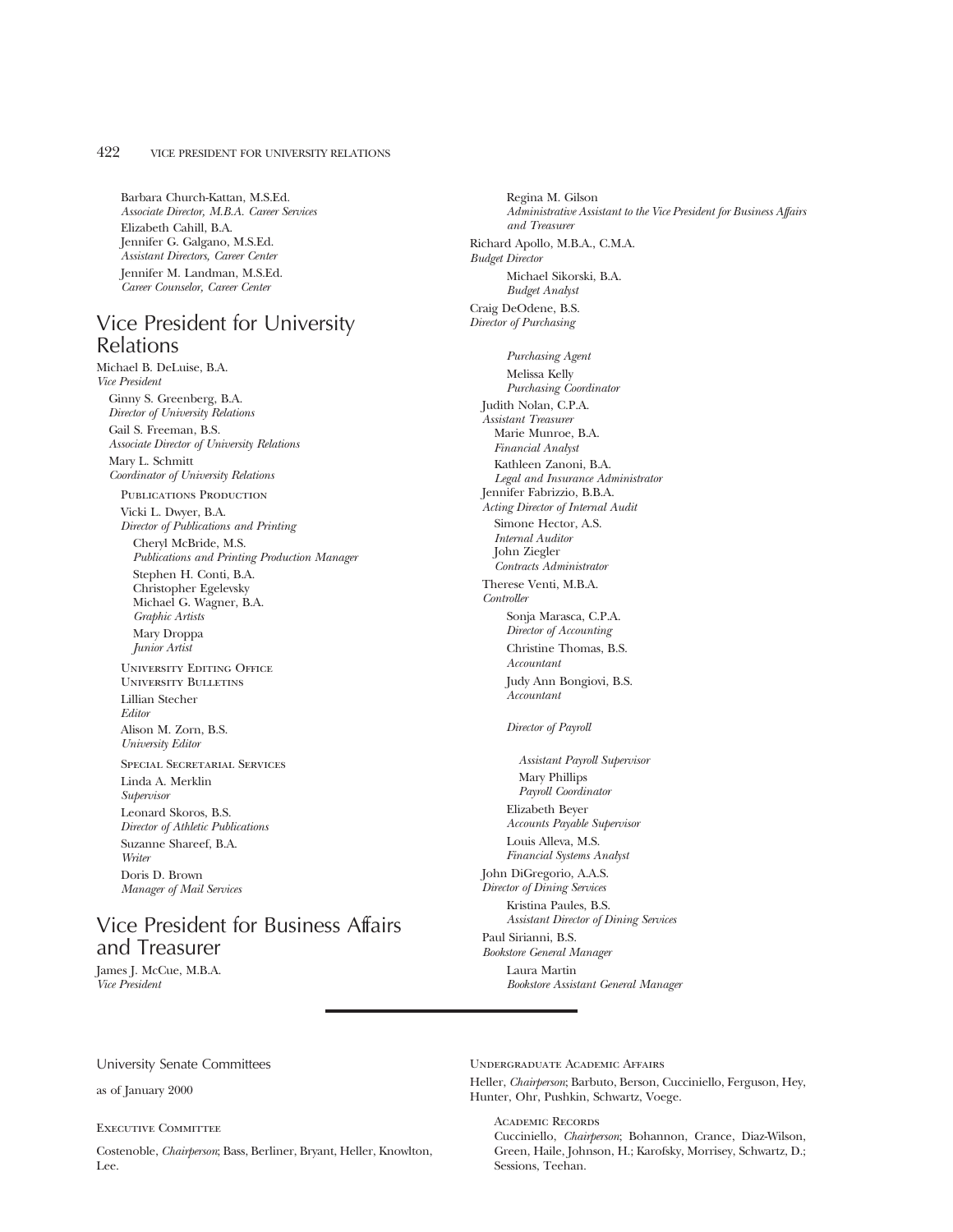**ADMISSIONS** 

Miller, *Chairperson*; Hines, Huang, Nguyen, Wagner.

**GRADING** 

*Chairperson*; Lukesh, Seagull, Torff.

Program Review

Inactive until needed.

University Honors

*Chairperson*; Bryant, Cassidy, Cernic, Costenoble, D'Acierno, Giallombardo, Hastings, Lee, Leonard, Murphy.

Graduate Academic Affairs

Knowlton, *Chairperson;* Berson, DiFonzo, Eisen, Gao, Giallombardo, Himelfarb, Koch, Kreisel, Rustici.

Planning and Budget

Bass, *Chairperson*; Charnov, DiBlasi, Duffy, Dugo, Katzman, Lukesh, Mellone, Smith, Waner, Wagner.

Academic Computing

Kreisel, *Chairperson*; Barr, Cohen, Hollander, Kaplan, Krull, Lalama, Lazow, Lukesh, Sanford, Silver, A., Tracht, Toulouse.

**DEVELOPMENT** 

Inactive until needed.

**LIBRARY** 

Saff, *Chairperson*; Burke, R; Harshbarger, Herold, Lopatin, Miller, Mohanty, Rosenzwieg, Rubey, Sieber, Wagner, Zaleski.

SCHOLARSHIP AND STUDENT AID Duffy, *Chairperson*; Berger, Carey, DiBlasi, Friend, Giallombardo, James, Miranda, Murillo.

Faculty Affairs

Bryant, *Chairperson*; Bose, Diamond, Firestone, Giallombardo, Huchins, Lechowicz, Merrill, Michaels, Rosenthal.

### Student Affairs

Lee, *Chairperson*; Bartens, Berson, Crowley, DiBlasi, Ferrand, Friend, Gershon, Kelly, Kritzman, Loughrey, Samali, Singer, Smith, T., Tzortzatos.

### SPECIAL COMMITTEES OF THE SENATE

Academic Calendar

Bloom, *Chairperson*; Caputi, Crowley, Christman, Cucciniello, Giallombardo, Lee.

### **ATHLETIC POLICY**

Shafer, *Chairperson*; Blanchard, Clendening, Cucciniello, Delaney, Devine, D'Innocenzo, Engels, Frierman, Grey, Johnson, Lee, Lewis, Meiseles, Miranda, Nowierski, O'Malley, Royle, Seirup, Smith, B., Starks.

### **GRIEVANCES**

Inactive until needed.

Environmental Safety

Willey, *Chairperson*; Anderson, Bhargava, Burke, D.; Chaleff, Hall, Hayden, McCluskey, Negrin, Ryan, Walker.

Recruitment, Elections and Nominations

Sampedro, *Chairperson*; Costenoble, Dickman, Eswarathasan, Frisina, Giallombardo, Gonzalez-Dolginko, Kasmir.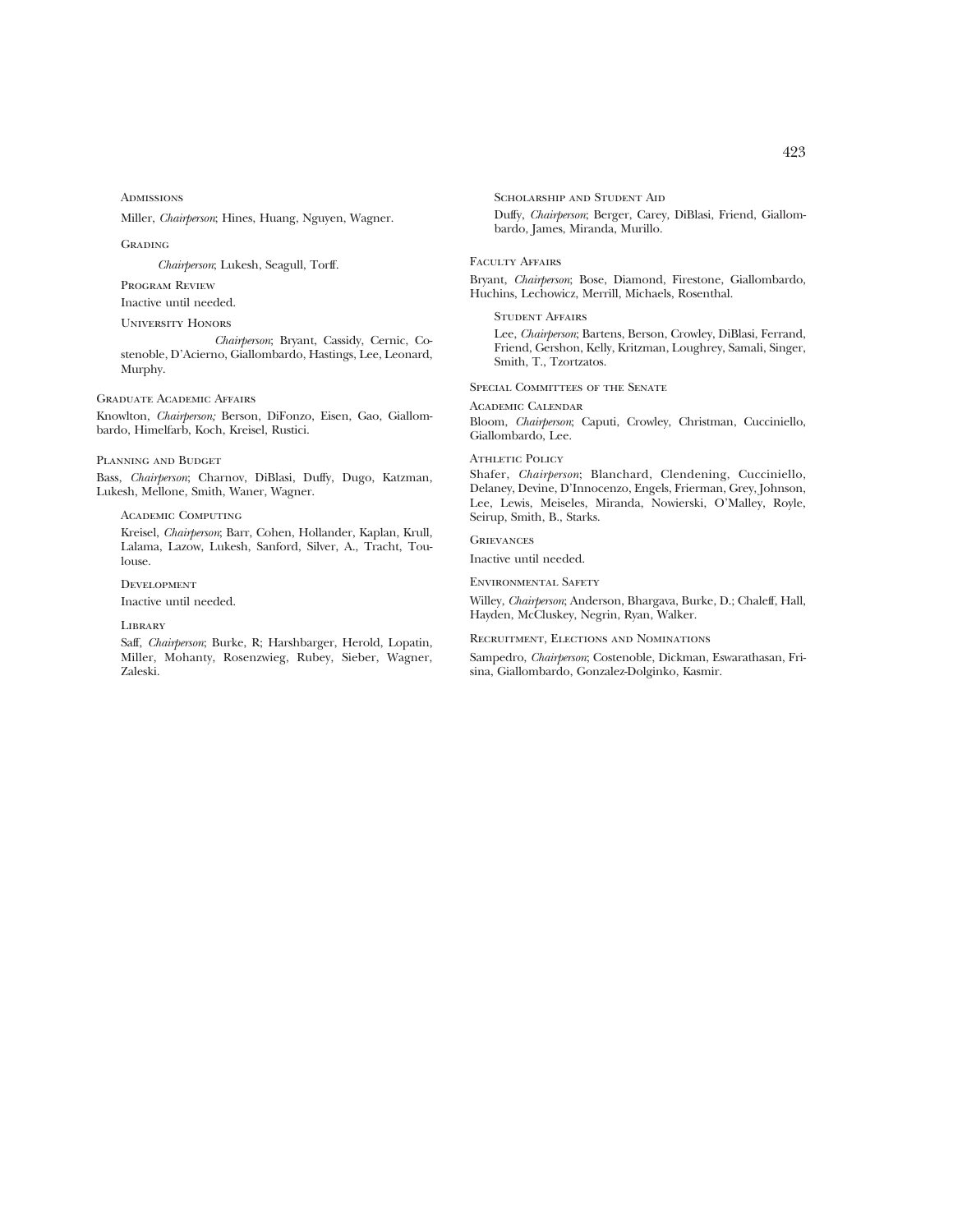### ACADEMIC CHAIRS AND DISTINGUISHED PROFESSORSHIPS

THE JOHN CRANFORD ADAMS CHAIR IN THE HUMANITIES, established in 1965 by the Hofstra Alumni Association, honors Hofstra's President Emeritus Adams. The Chair brings distinguished visiting scholars to the University. Dr. Adams was president of Hofstra from 1945 to 1965. He was a noted Shakespearian scholar with works represented in the Folger Library. The Chair is currently held by Dr. Phillip Lopate, Professor of English.

The Joseph G. Astman Distinguished Professorship in the Humanities was established in 1985 to honor his memory. Dr. Astman served the University for almost four decades, as Professor of Comparative Literature and Languages and as Dean of the Hofstra College of Liberal Arts and Sciences (1966–72). He was the founding director of the Hofstra University Cultural Center and a noted scholar in his field.

The Donald E. Axinn Endowed Distinguished Professorship in Ecology and Conservation at Hofstra University was established in 1987 by gifts from Donald E. Axinn. Mr. Axinn is a Hofstra alumnus, a Hofstra Trustee and real estate developer. Under this professorship, a program of public awareness in ecology and conservation will be developed with special application to the Long Island environment.

The Bernon Family Endowed Distinguished Professorship in Business was established in 1991 by the Bernon Brothers Foundation. Alan Bernon is a Hofstra alumnus, a Hofstra Trustee and an outstanding business and community leader. The distinguished professorship was established in support of the Dean of the Frank G. Zarb School of Business as an indication of leadership in the field of business education as well as in the business community.

The Alexander M. Bickel Distinguished Professorship in Communication Law was established in 1983 by several persons, including two graduates of the Yale Law School, where Professor Bickel was one of the more prestigious faculty members. He was a nationally prominent professor of constitutional and communication law. The Professorship is currently held by Professor Bernard E. Jacob.

The Andrew M. Boas and Mark L. Claster Distinguished PROFESSORSHIP IN CIVIL PROCEDURE was established in 1986 by gifts from two graduates of the Hofstra School of Law, Andrew M. Boas, Class of 1980 and Mark L. Claster, Class of 1977. The purpose of the Professorship is to promote research, lectures and other scholarly activities relating to laws designed to endure the fair and efficient resolution of civil disputes. The Professorship is currently held by Dean Stuart Rabinowitz.

The Brodlieb Distinguished Professorship in Business was established in 1984 through the generosity of Mr. and Mrs. Kenneth Brodlieb [Ken and Judy] and Theodore Brodlieb. The Brodliebs firmly believe in a business developing a close relationship with the surrounding community and its responsibility to society in general. This gift reflects their especially strong commitment to quality higher education on Long Island. The Professorship is currently held by Professor Nancy Stern, a faculty member with a distinguished background in the field of business computer information systems.

The Richard J. Cardali Distinguished Professorship in Trial Advocacy was established in 1989 in memory of Richard J. Cardali, who was a prominent attorney specializing in plaintiff's negligence work. Mr. Cardali devoted a substantial amount of his time and energy to teaching advocacy skills to other lawyers and to law students. The Professorship will promote the continued training of advocacy skills. The Professorship is currently held by Professor Lawrence W. Kessler.

The Edward F. Carlough Chair in Labor Law, established in 1981, honors Edward F. Carlough, President Emeritus of the

Sheet Metal Workers International Association, is funded by a gift from the Sheet Metal Workers International Association and reflects the strong labor law discipline of the Hofstra School of Law. It supports the *Labor Law Forum*, a scholarly publication, and the annual Edward F. Carlough Labor Law Conference.

The Chaykin Endowed Chair in Accounting was established in 1990 through the proceeds from the Chaykin continuing professional education programs at Hofstra University. Professor Irving J. Chaykin is a nationally prominent professor of accounting and founder of the Chaykin CPA Review Program. The Chair was established to encourage and reward excellence in research and teaching. The Chair is currently held by Dr. Ralph S. Polimeni, Dean, Frank G. Zarb School of Business.

The Chaykin Distinguished Teaching Professorship in Accounting was established in 1989 through the proceeds from the Chaykin continuing professional education programs at Hofstra University. The distinguished teaching professorship was established to encourage and reward excellence in teaching. The Professorship is currently held by Professor Robert Katz, a past recipient of the Hofstra University Distinguished Teaching Award.

The Robert F. Dall Distinguished Professorship in Business was established by Robert F. Dall in 1989. Robert F. Dall is a Hofstra alumnus and a Hofstra Trustee who has had a prominent career in finance and investments. The Dall Professorship is currently held by Professor Matthew C. Sonfield, a faculty member with a distinguished background in the field of management.

The Maurice A. Deane Distinguished Professorship in ConsTITUTIONAL LAW, established in 1986, is supported by a gift from Maurice A. Deane, a member of the Hofstra University School of Law class of 1981. Its purpose is to encourage scholarly research, professional conferences and other appropriate study of constitutional law. The Professorship is currently held by Professor Janet L. Dolgin.

The Jack and Freda Dicker Distinguished Professorship in HEALTH CARE LAW, established in 1985 by gifts from Mr. Ernest Dicker and his brothers Stanley and Daniel Dicker in honor of their late father and mother. The Dicker family is a leader in institutional health care for the aged. Under the Professorship a curriculum in health care law will be developed, and research, conferences and other professional scholarly activities in the field of health care law will be undertaken.

THE ADOLPH J. AND DOROTHY R. ECKHARDT DISTINGUISHED PROFESSORSHIP IN CORPORATE LAW was established in 1992 by gifts from Mr. Adolph J. Eckhardt and his wife Dorothy. The Professorship is designed to promote research, lecture series, and other scholarly activities in the field of corporate law. The Professorship is currently held by Professor M. Patricia Adamski.

The Leo A. Guthart Distinguished Professorship in Teaching Excellence was established in 1996 through the generosity of Dr. Leo A. Guthart, Vice Chairperson of the Board of Pittway Corporation and Chief Executive Officer of its Security Group. Dr. Guthart also has an exceptional record of service to Hofstra University including twenty years on the University's Board of Trustees including three years as Chairperson of the Board of Trustees. Dr. Guthart received a doctorate in Business Administration from the Harvard Business School and has taught at both Hofstra University and Harvard University. This Distinguished Professorship was established to recognize the role of the Director of the Center for Teaching Excellence in promoting the University's highest priority which is excellence in teaching. The Professorship is currently held by Professor Liora Pedhazur Schmelkin.

The Lawrence Herbert Distinguished Professorship was established in 1996 through the generosity of Dr. Lawrence Herbert, President and Chief Executive Officer of Pantone, Inc., which is the world's premier color standards company and color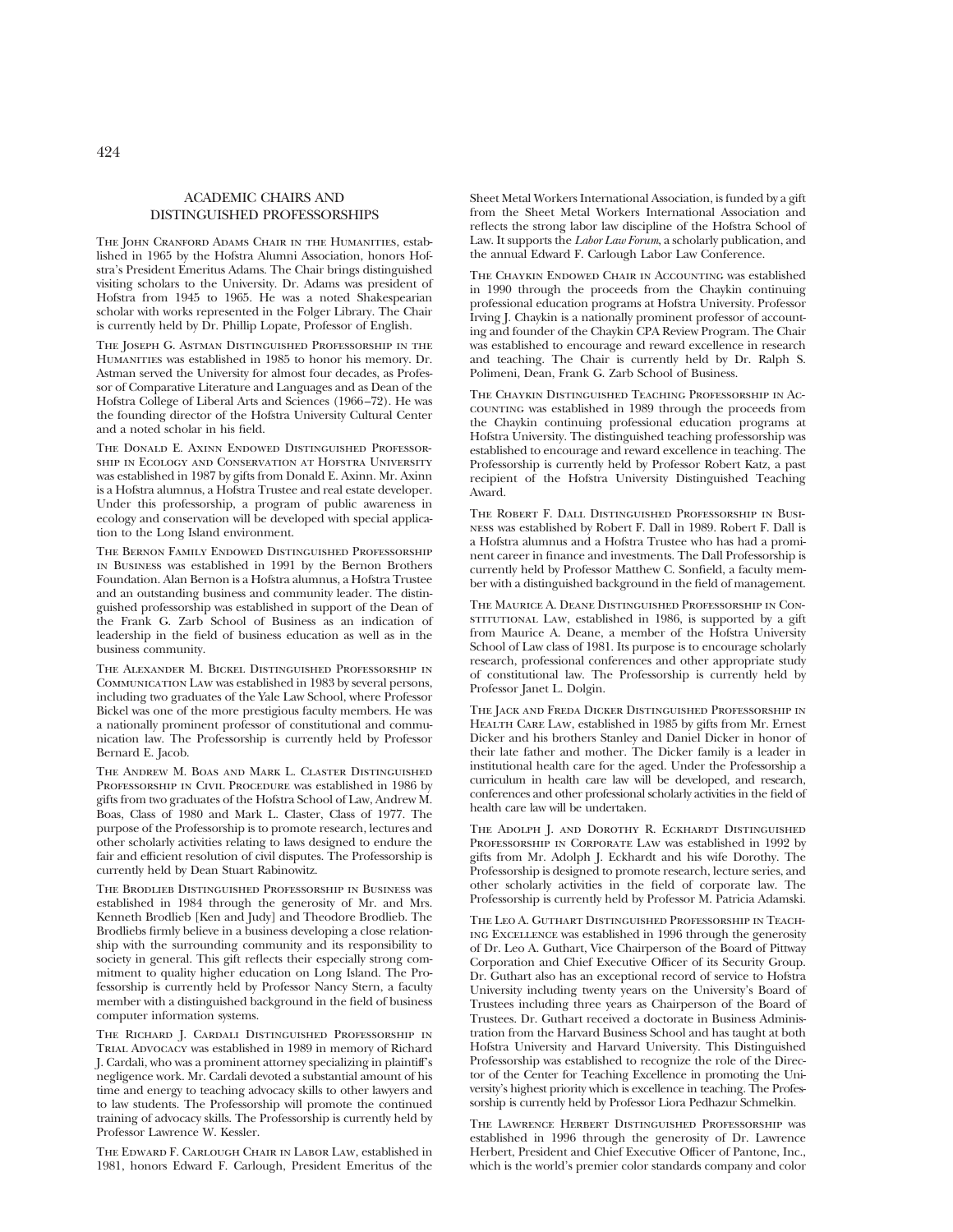authority. Dr. Herbert is an alumnus and former member and vice-chairperson of the Hofstra University Board of Trustees. The Distinguished Professorship was established in support of the University's Provost and Dean of Faculties and in recognition of the Provost's overall leadership role in advancing the University's educational mission. The Professorship is currently held by Dr. Herman A. Berliner, Provost and Dean of Faculties.

The Robert P. Holston Distinguished Professorship in the Liberal Arts and Sciences was established in 1994 with a gift from Dr. Robert P. Holston. Dr. Holston is a leading authority in the field of General Semantics and Critical Thinking. He had a long and distinguished career as a management consultant to many of America's largest corporations and currently remains active in promoting the application of General Semantics and Critical Thinking in Higher Education. The Distinguished Professorship was established in support of the Dean in recognition of leadership in advancing the values of a liberal education and in the arts and sciences. The Professorship is currently held by Dr. Bernard J. Firestone, Dean of the Hofstra College of Liberal Arts and Sciences.

The Peter S. Kalikow Distinguished Professorship in Real Estate Law was established in 1987 by a gift from Peter S. Kalikow, a prominent real estate developer and Chairman and President of the H. L. Kalikow Company. The Professorship is designed to promote research, symposia and other professional and scholarly activities in the field of real estate law and to enhance the curricula of the Law School in the fields of real property and real estate. The Professorship is currently held by Professor Ronald H. Silverman.

The Joseph Kushner Distinguished Professorship in Civil LIBERTIES LAW was established in memory of the late Joseph Kushner, who headed a real estate concern involved in development and acquisitions in New Jersey. He was a survivor of the Holocaust and was keenly interested in the protection of civil liberties. The Professorship is endowed by contributions from his son, Charles Kushner, a graduate of the Hofstra Law School class of 1979. It promotes scholarly activities in civil liberties law. The Professorship is currently held by Professor Leon Friedman.

The Howard Lichtenstein Distinguished Professorship in LEGAL ETHICS was established in memory of Howard Lichtenstein, the late senior partner of the law firm of Proskauer Rose Goetz and Mendelsohn. The Professorship is endowed by that law firm and by friends of Mr. Lichtenstein. It supports planned monographs, lectures and other scholarly activities in the field of legal ethics. The Professorship is currently held by Professor Monroe H. Freedman.

The Walter H. ''Bud'' Miller Distinguished Professorship in Business, established in 1980 in recognition of Mr. Miller's business acumen, community involvement and concern for higher education. Its purpose is to foster teaching, research and training in the field of marketing and management. The Professorship is currently held by Professor Barry Berman, a faculty member who has a distinguished record of teaching and scholarship in the field of business.

THE JEAN NERKEN DISTINGUISHED PROFESSORSHIP IN ENGINEERing was established in 1990 through the generosity of Mr. Albert Nerken, noted engineer and inventor, in honor of his wife. The Professorship is designed to recognize and encourage outstanding teaching, research and leadership in the field of engineering sciences. The University is currently seeking a distinguished individual in the field of engineering for appointment to the Professorship.

The Harry H. Rains Distinguished Professorship in Arbitration and Alternative Dispute Settlement Law, established in 1983, is supported by a gift from Muriel and Harry H. Rains of Locust Valley. Mr. Rains, senior partner in the law firm of Rains and Pogrebin of Merrick, distinguished himself in this

area of law and was one of the founding members of the National Academy of Arbitrators.

The Professorship enables the development of publications, research, symposia and a curriculum of dispute settlement methodology as an alternative to courtroom litigation. The Professorship is currently held by Professor Robert A. Bush.

The Retail Management Institute Distinguished Professorship in Business was established in 1989 through the generosity of several noted retailers and retail-related firms. It is designed to promote teaching, research, and training in the fields of retailing and retail management. The Professorship is currently held by Professor Joel R. Evans, a faculty member with an outstanding record of teaching and scholarship in the field of business.

The Rivkin, Radler & Kremer Distinguished Professorship in Environmental Law was established in 1987 and funded by Rivkin, Radler, Dunne & Bayh, a prominent Nassau County law firm with a specialty in environmental law. The Professorship will expand and develop new courses in environmental law and will be the center for scholarly and professional activities in the environmental law field. The Professorship is currently held by Professor William R. Ginsberg.

The Dr. Mervin Livingston Schloss Distinguished Professorship for the Study of Attitudes Toward Persons with Disabilities was established in 1983 by Dr. Schloss in memory of his parents, Lillian and Hyman Schloss. Dr. Schloss has had a distinguished career in dentistry in addition to being closely identified with civic, professional, fraternal, humanitarian and philanthropic causes.

The Eric J. Schmertz Distinguished Professorship in Public Service and Public Law was established in 1993 in honor of Eric J. Schmertz, the Edward F. Carlough Distinguished Professor of Labor Law and Dean of the School of Law from 1982 to 1989. The professorship is currently held by Professor Eric Lane.

The Max Schmertz Distinguished Professorship, established in 1982, honors and perpetuates the memory of Max Schmertz, a business and political leader of the city of New Rochelle. It is funded by grants from Eric J. Schmertz, former Dean of the Hofstra School of Law, and Herbert Schmertz, vice president, Mobil Corporation. It supports a Distinguished Lecture Series in various legal disciplines. The Professorship is currently held by Professor Burton C. Agata.

The Sidney and Walter Siben Distinguished Professorship IN FAMILY LAW AND TORTS was established in 1984 and is supported by a gift from the law firm of Siben & Siben. Its purpose is to promote scholarly research, conferences and publications in the fields of torts and product liability. The Professorship is currently held by Professor John DeWitt Gregory.

The Honey and Arthur Sorin Distinguished Teaching Fel-LOW IN BUSINESS was established in 1988 through the generosity of Honey and Arthur Sorin. The Teaching Fellow was established to recognize the important contribution made by Hofstra adjunct faculty. First priority in selecting the recipient is given to senior Hofstra University administrators presently teaching as adjunct faculty members in the School of Business. The Teaching Fellow is also responsible for the annual Sorin Conference on Mediation which brings together leaders of labor, business and the public sectors to discuss the crucial issues in this area. The Teaching Fellow is currently held by Professor James Fellman, Adjunct Associate Professor of Management.

The C.V. Starr Chair in International Business was established in 1994 by the Starr Foundation to fund the recruitment and hiring of a qualified academician or business practitioner from China for the Frank G. Zarb School of Business. Holders of this Chair will teach, lecture, and conduct research in their areas of expertise from